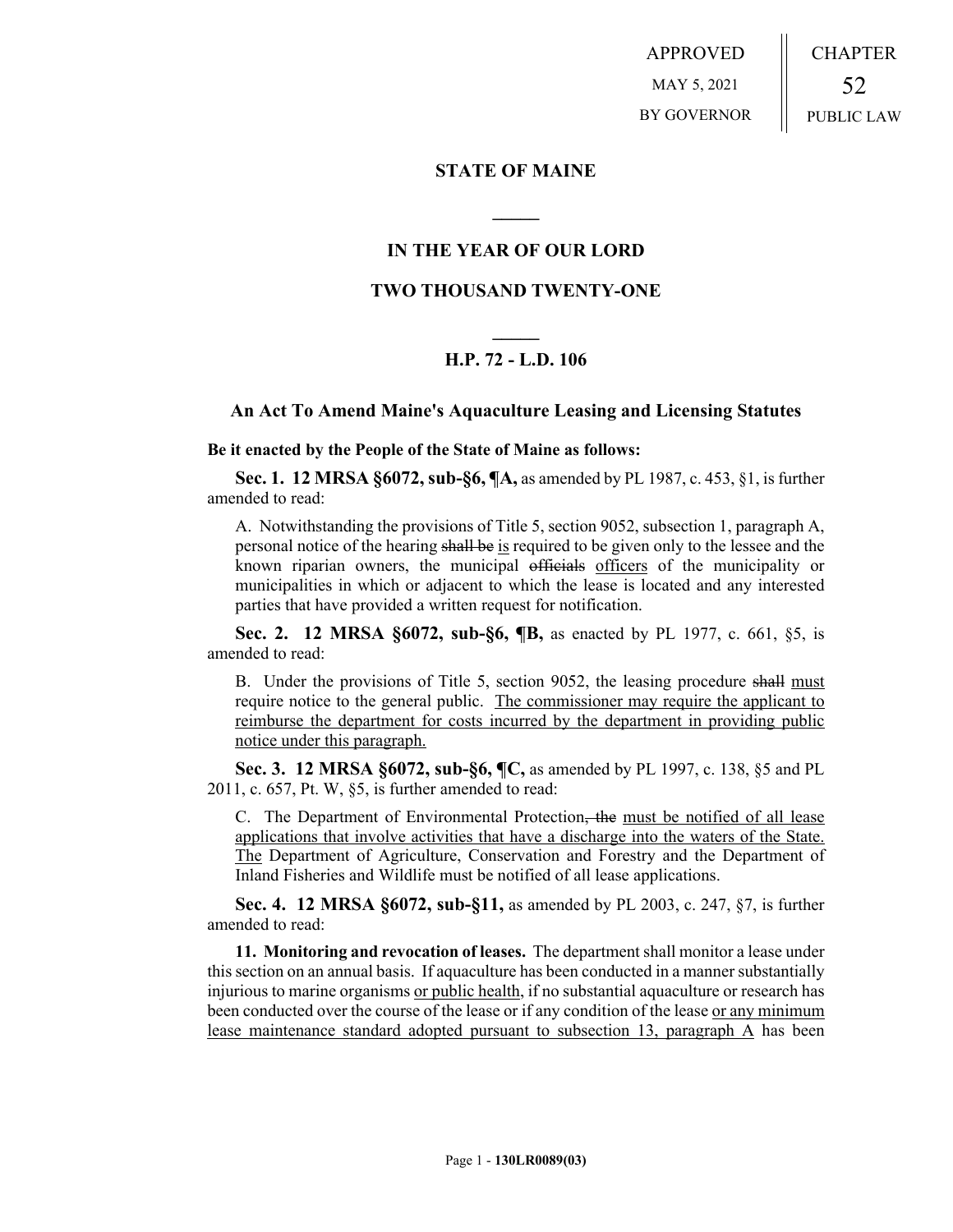violated, the commissioner may initiate revocation proceedings and revoke the lease. A lease revocation is an adjudicatory proceeding under Title 5, chapter 375, subchapter 4. The department shall hold a hearing with public notice prior to revoking any lease.

**Sec. 5. 12 MRSA §6072, sub-§12,** as amended by PL 2011, c. 93, §3, is further amended to read:

**12. Renewal.** The commissioner shall renew a lease if:

A. The commissioner receives, at least 90 30 days prior to the expiration of a lease, an application for renewal that includes information on the type and amount of aquaculture to be conducted during the new lease term;

B. The lessee has complied with the lease agreement during the term of the lease;

C. The commissioner determines that renewal of the lease is in the best interest of the State;

D. Except as provided in subsection 13‑A, the renewal will not cause the lessee to become a tenant of any kind in leases covering an aggregate of more than 500 acres; and

E. The lease is not being held for speculative purposes.

If a person who holds a lease pursuant to this section applies to renew the lease, the lease remains in effect until the commissioner makes a decision on the renewal application. If the renewal is denied, the lease expires 30 days after the date of the commissioner's decision.

When aquaculture has not been routinely or substantially conducted on a lease that is proposed for renewal, the commissioner may renew the lease, as long as the proposed renewal will continue to meet the criteria for approval in subsection 7‑A.

A lease renewal is an adjudicatory proceeding under Title 5, chapter 375, subchapter 4. Public notice must be given as required under subsection 6 and a to the entities required to receive notice under subsection 6. A person may provide to the commissioner comments on the proposed lease renewal within 30 days of receipt of notice or within 30 days of publication of the proposed renewal. A hearing must be held if it is requested in writing by 5 persons within the 30 days. The commissioner may review multiple leases concurrently during the lease renewal process.

A lease renewal application must include a nonrefundable application fee of no more than \$1,500, the amount to be set by the commissioner depending on the type of aquaculture permitted by the lease.

**Sec. 6. 12 MRSA §6072, sub-§12-A, ¶C,** as amended by PL 2009, c. 229, §2, is further amended to read:

C. The commissioner shall establish by rule the fee for transferring a lease under this subsection, which may not exceed \$5,000, based on the type of aquaculture conducted and the size of the lease. The transferee must pay the fee prior to the execution of the lease at the time application for the transfer is made. Rules adopted pursuant to this paragraph are routine technical rules as defined in Title 5, chapter 375, subchapter 2-A.

**Sec. 7. 12 MRSA §6072, sub-§12-C,** as enacted by PL 2017, c. 159, §4, is amended to read: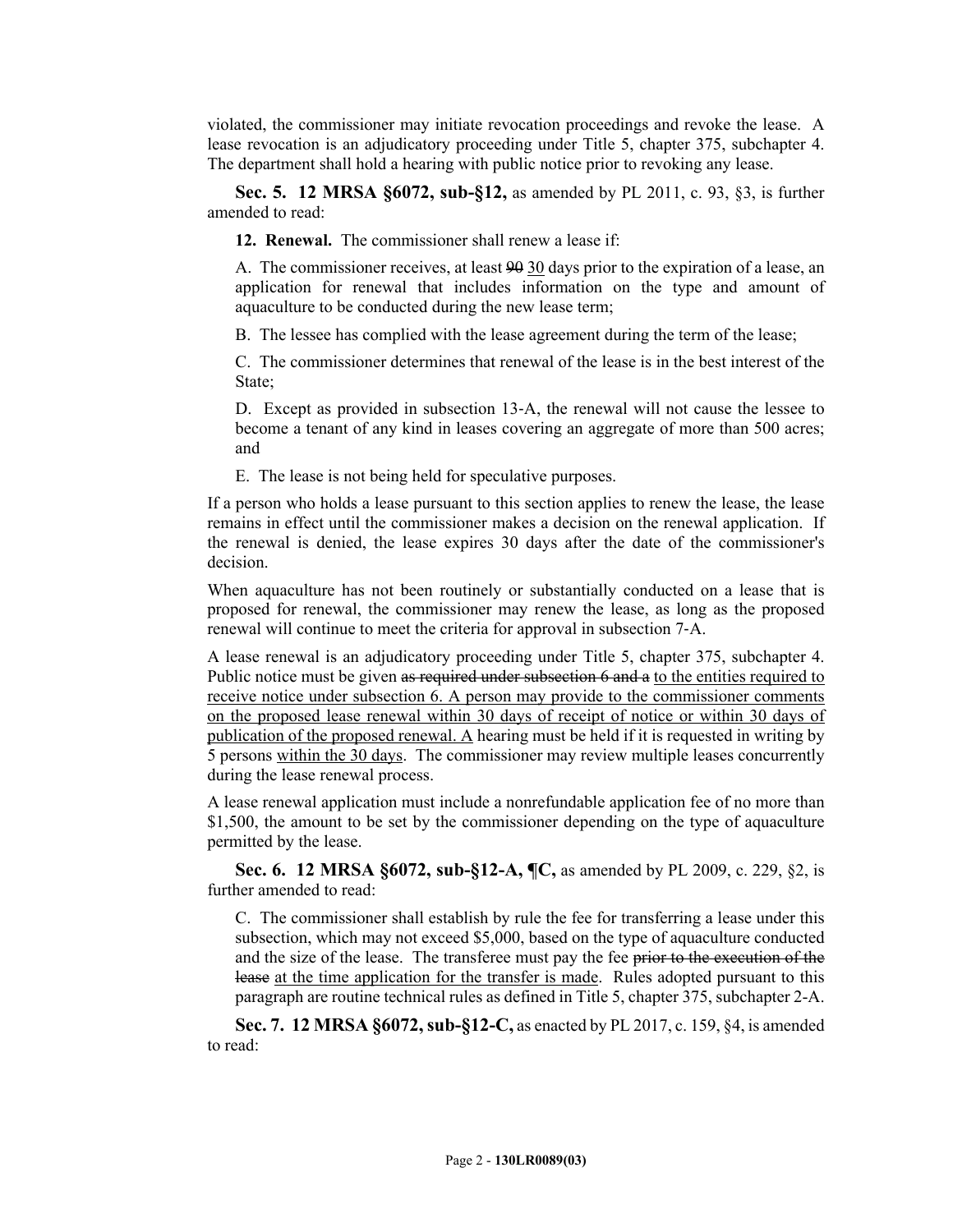**12-C. Expansion of lease.** A person who holds has held a lease under this section for at least 2 years from the date the lease was originally executed may apply to the commissioner to expand the contiguous area of the lease by up to 25%, but may not expand by more than 4 acres, once during the duration of the term of the lease pursuant to this subsection.

A. The lease holder shall submit an application written on forms supplied by the commissioner:

(1) Describing the location of the proposed lease expansion area by coordinates or metes and bounds;

(2) Characterizing the physical and ecological impact of the lease expansion on existing uses of the site and any adverse effects on existing uses of the area, as defined by rules adopted by the commissioner;

(3) Including the written permission of every riparian owner whose land to the low-water mark will be used;

(4) Including a map of the lease area and its proposed expansion, and its adjoining waters and shorelands, with the names and addresses of the known riparian owners as listed in the municipal tax records and documentation showing that the lease holder has informed each of those riparian owners of the application and the opportunity for comment as provided in paragraph B;

(5) Including an environmental evaluation of the site upon which the decision to seek an expansion of the lease was made. The evaluation must include, but is not limited to, bottom characteristics, resident flora and fauna and hydrography of the site if appropriate for the proposed lease; and

(6) Including a nonrefundable application fee of at least \$100, but not more than \$2,000, the amount to be set by the commissioner depending on the proposed acreage, type of aquaculture proposed and complexity of the expansion application.

B. The commissioner shall review the application. When the commissioner has determined that the application for the lease expansion is complete, the commissioner shall provide notice to the known riparian owners and to the municipal officers of the municipality or municipalities in which or adjacent to which the lease expansion is proposed. The commissioner applicant shall publish in a newspaper of general circulation in the municipality or municipalities in which the lease expansion is proposed a summary of the application and notice of the opportunity to submit comments regarding the proposed lease expansion to the commissioner during a period of at least 30 days following the date of publication of the lease expansion summary.

C. The commissioner may conduct an assessment of the proposed lease expansion area to determine possible effects of the lease on commercially and ecologically significant flora and fauna.

D. The commissioner shall consider comments received during the period for comments set pursuant to paragraph B.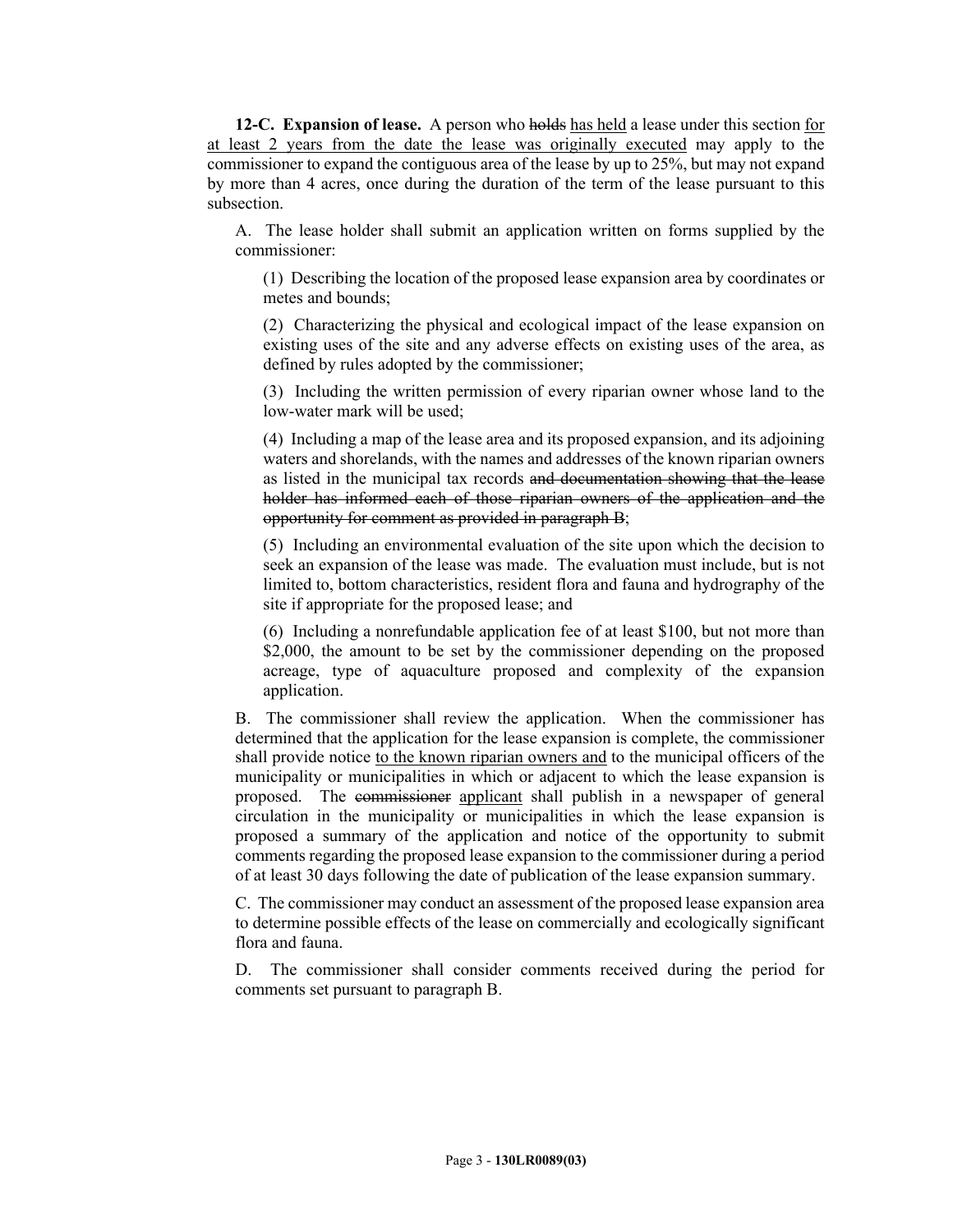E. If the commissioner determines that, based upon the application and comments received, the lease expansion meets the requirements of subsection 7‑A, the commissioner may approve the request for the lease expansion.

**Sec. 8. 12 MRSA §6072, sub-§13,** as amended by PL 2017, c. 159, §5, is further amended to read:

**13. Regulations Rules.** The commissioner may adopt or amend regulations rules:

A. Establishing minimum standards for maintaining leases;

B. For procedures to issue, transfer, review, assign, expand or revoke leases;

C. For notices and hearings to the extent that those procedures are not established by this section or the Maine Administrative Procedure Act, Title 5, chapter 375;

D. For regulating the harvest of wild organisms to be cultured on aquaculture leases;

E. For establishing and revaluing fees and rents related to aquaculture;

F. For defining application requirements, an application review process and decision criteria;

G. For adding or deleting authorization for the holder of an aquaculture lease to grow specific species and or to use specific gear on the lease site and for a modification to operations as a result of a change in species or gear authorization. A change in authorization or a resultant modification to operations is not an adjudicatory proceeding. The commissioner shall establish by rule the fee for modifying a lease under this paragraph, which may not exceed \$200. The regulations rules must provide for notice of proposed changes in gear authorization to the public, riparian landowners and the municipality in which the lease is located and an opportunity to submit written comments on the proposal. Authorization to add species or gear must be consistent with the findings made under subsection 7-A when the lease was approved; and

H. For establishing fallowing requirements and procedures.;

I. For establishing fees for services provided by the department to a lease holder if the lease holder requests testing or location-specific studies to ensure the lease holder's products are safe for human consumption. Fees collected pursuant to this paragraph must be deposited into the Shellfish Fund under section 6651; and

J. For defining seed size or seed management and harvest seasons.

Rules adopted pursuant to this subsection are routine technical rules as defined in Title 5, chapter 375, subchapter 2-A.

**Sec. 9. 12 MRSA §6072, sub-§15,** as enacted by PL 1987, c. 453, §1, is repealed.

**Sec. 10. 12 MRSA §6072-A, sub-§5,** as amended by PL 2003, c. 247, §10, is further amended to read:

**5. Notice of application.** Upon determining that an application is complete, the commissioner shall provide notice of a limited-purpose lease application to owners of riparian land within 1,000 feet of the proposed location of the lease and to the municipal officers of the municipality in which the limited-purpose lease activity would take place. The applicant shall provide the names and addresses of known riparian landowners within 1,000 feet of the proposed location of the lease. The names and addresses must be taken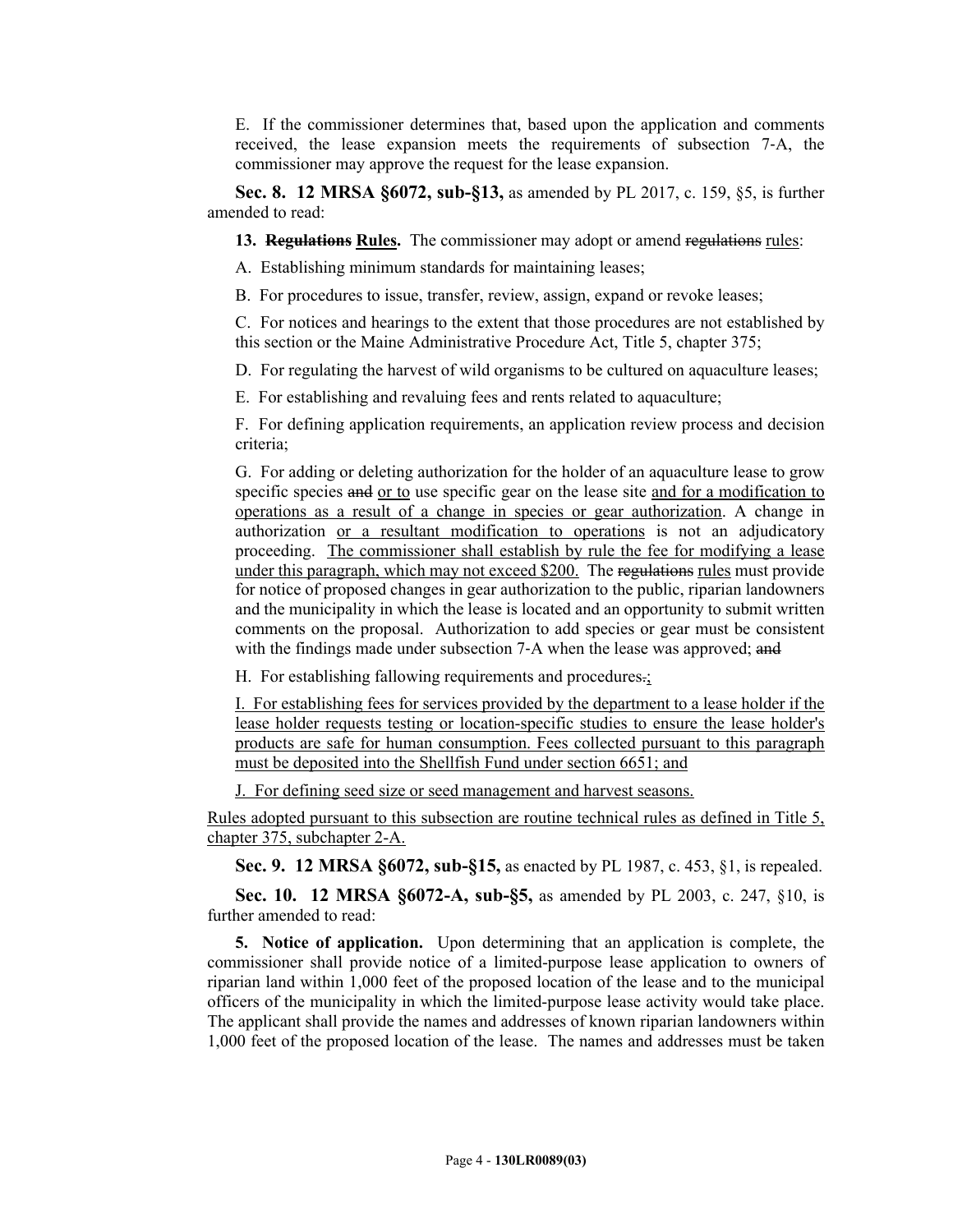from the current property tax roster on file at the local municipal office or with the Department of Administrative and Financial Services, Bureau of Revenue Services for an unorganized territory. The commissioner shall publish a summary of the application in a newspaper of general circulation in the area proposed for a limited-purpose lease. The commissioner may require the applicant to reimburse the department for costs incurred by the department in providing public notice under this subsection. A person may provide, within 30 days of receipt of notice or within 30 days of publication of a limited-purpose lease summary, to the commissioner comments on the proposed limited-purpose lease.

**Sec. 11. 12 MRSA §6072-A, sub-§7,** as amended by PL 2003, c. 247, §11, is further amended to read:

**7. Notice of public hearing.** The commissioner shall provide notice of a public hearing to owners of riparian land within 1,000 feet of the proposed location of the lease and to the municipal officers of the municipality in which the limited-purpose lease activity would take place. The commissioner shall publish notice of a public hearing in a newspaper of general circulation in the area proposed for a limited-purpose lease at least 30 days before the hearing. The commissioner may require the applicant to reimburse the department for costs incurred by the department in providing public notice under this subsection.

**Sec. 12. 12 MRSA §6072-A, sub-§8,** as amended by PL 2013, c. 509, §4, is further amended to read:

**8. Rules; general and lease application.** The commissioner may adopt rules to implement the provisions of this section. Within 180 days of the effective date of this section, the commissioner shall adopt rules regarding a limited-purpose lease application. The rules must require an applicant to, at a minimum, meet the requirements of section 6072, subsection 2, paragraph E and section 6072, subsection 4, paragraphs A, B, C, E, F, G and J. The rules must also require an applicant to provide to the department proof of access to the lease area. If access will be across riparian land, the applicant shall provide to the department the written permission of every riparian owner whose land will be used to access the lease area. The commissioner may adopt rules to add or delete authorization for the holder of an aquaculture lease to grow specific species and to use specific gear on the lease site. A change in authorization is not an adjudicatory proceeding. The rules must provide for notice of proposed changes in gear authorization to the public, riparian landowners and the municipality in which the lease is located and an opportunity to submit written comments on the proposal. Authorization to add species or gear must be consistent with the findings made under subsection 13 when the lease was approved.

**Sec. 13. 12 MRSA §6072-C, sub-§2,** as amended by PL 2017, c. 159, §6, is further amended to read:

**2. Licensed activities.** The holder of a limited-purpose aquaculture license may place marine organisms on the ocean bottom without gear or utilize approved aquaculture gear in a site in the coastal waters of the State to engage in certain aquaculture activities that meet the criteria established in subsection 2‑A and in rules adopted by the commissioner. The Except as provided in subsection 2-C, the license also authorizes unlicensed individuals to assist the license holder in the licensed activities with the written permission only with the direct supervision of the license holder.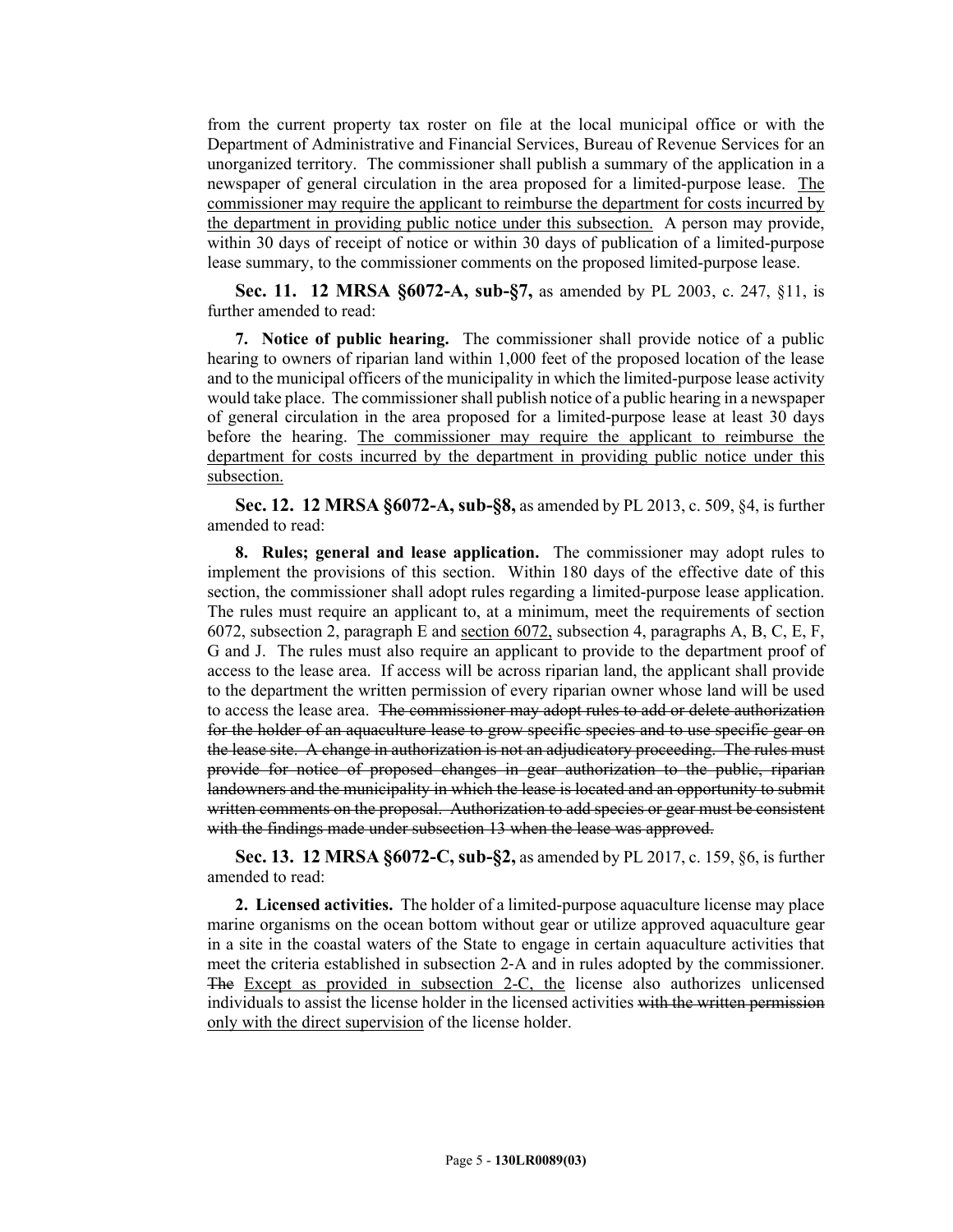**Sec. 14. 12 MRSA §6072-C, sub-§2-B** is enacted to read:

**2-B. Exceptions.** Upon request, the commissioner may grant the holder of a limitedpurpose aquaculture license an exception to the requirement in subsection 2 that the license holder provide direct supervision of unlicensed individuals assisting the license holder in the licensed activities at the license holder's limited-purpose aquaculture license site. The commissioner may grant exceptions to:

A. A license holder who is also the holder of or has an ownership interest in an entity, including as a shareholder in a corporation, that holds a lease issued pursuant to section 6072, 6072-A or 6072-B;

B. A license holder using specific gear types as specified in rule; or

C. A license holder who has applied for a lease under section 6072 or 6072-A for an area that includes the area authorized by the license holder's existing limited-purpose aquaculture license.

The commissioner may adopt rules to implement this subsection, including, but not limited to, establishing requirements for an application for an exception and the reasons for which an exception may be granted.

**Sec. 15. 12 MRSA §6072-C, sub-§2-C** is enacted to read:

**2-C. Primary assistant.** The holder of a limited-purpose aquaculture license may designate one unlicensed individual as a primary assistant. Notwithstanding subsection 2, a primary assistant may conduct the licensed activities without the direct supervision of the license holder. If an individual is designated by the license holder as a primary assistant, the limited-purpose aquaculture license on which the individual is designated a primary assistant counts against the total number of licenses the primary assistant may hold under subsection 2-A, paragraph G. An individual may be the primary assistant on no more than 4 limited-purpose aquaculture licenses.

**Sec. 16. 12 MRSA §6072-C, sub-§6,** as amended by PL 2009, c. 229, §7, is further amended to read:

**6. Fee.** The application fee for a resident limited-purpose aquaculture license is \$50 \$100 and \$300 for a nonresident limited-purpose aquaculture license is \$400. The application fee is nonrefundable. All fees collected under this subsection must be deposited in the Aquaculture Research Fund established in section 6081.

**Sec. 17. 12 MRSA §6072-C, sub-§8,** as amended by PL 2017, c. 159, §6, is further amended to read:

**8. Rules.** The commissioner shall adopt rules to implement this section, including, but not limited to, rules establishing the type of gear that is approved aquaculture gear for the purposes of a limited-purpose aquaculture license, minimum standards for maintaining gear, methods of gear identification and license application and review procedures. The commissioner may adopt rules to limit the period of the year during which license applications may be submitted. Rules adopted under this section are routine technical rules pursuant to Title 5, chapter 375, subchapter 2-A.

**Sec. 18. 12 MRSA §6085, sub-§7** is enacted to read: